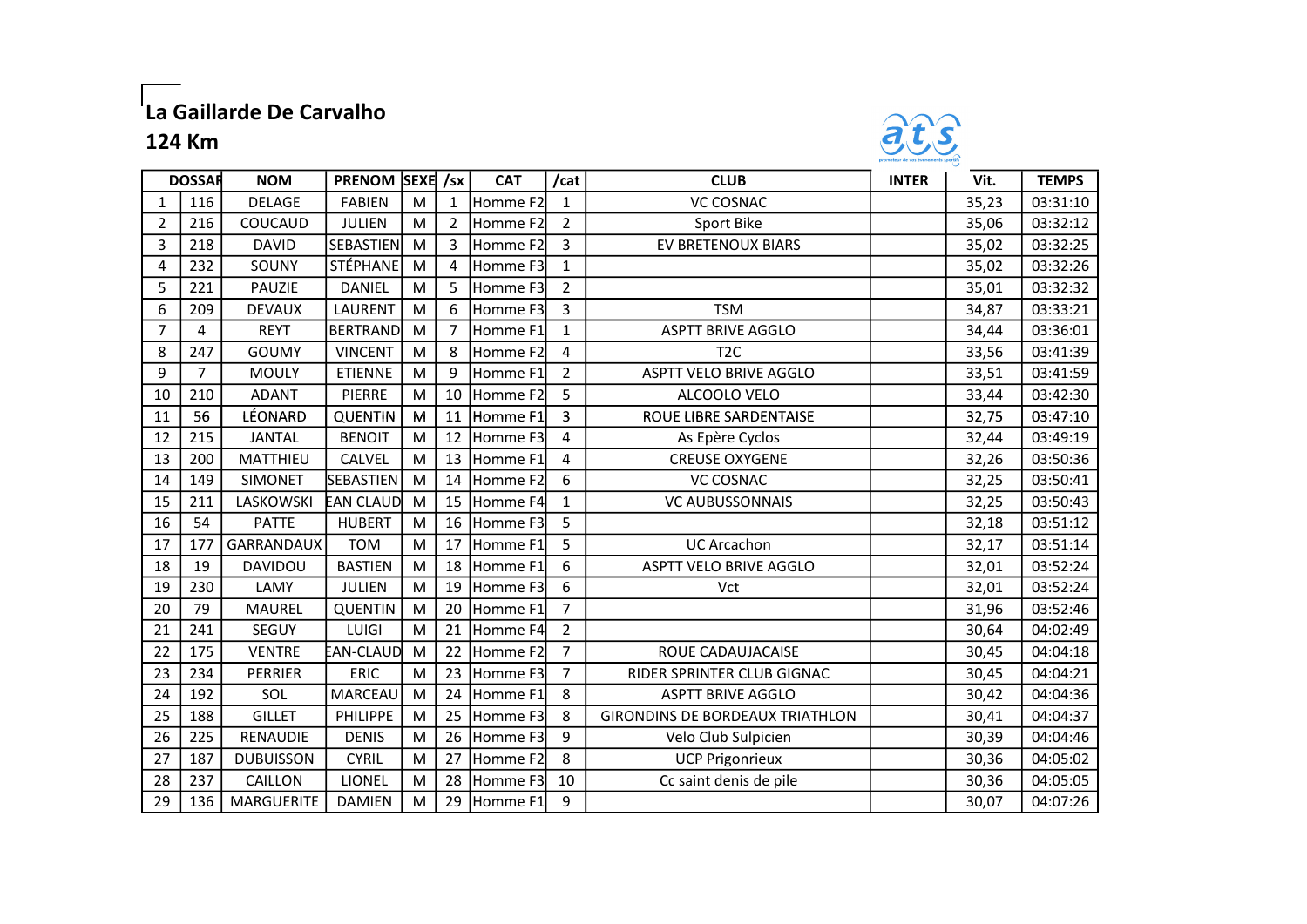| 30 | 245 | <b>ROCLE</b>    | <b>OLIVIER</b>   | M | 30 | Homme F2 | 9              |                                 | 29,82 | 04:09:28 |
|----|-----|-----------------|------------------|---|----|----------|----------------|---------------------------------|-------|----------|
| 31 | 98  | <b>BALAND</b>   | <b>BRUNO</b>     | M | 31 | Homme F3 | 11             | <b>EVBB</b>                     | 29,78 | 04:09:47 |
| 32 | 55  | CERBELAUD       | <b>ARTHUR</b>    | M | 32 | Homme F1 | 10             | ROUE LIBRE SARDENTAISE          | 29,35 | 04:13:31 |
| 33 | 205 | <b>BONAL</b>    | <b>CHRISTOPH</b> | M | 33 | Homme F3 | 12             |                                 | 29,33 | 04:13:39 |
| 34 | 236 | <b>JOURDAIN</b> | ERIC             | M | 34 | Homme F3 | 13             | <b>CCSDP</b>                    | 29,33 | 04:13:41 |
| 35 | 213 | <b>BROS</b>     | <b>SEBASTIEN</b> | M | 35 | Homme F3 | 14             | les gars de Montplaisirs        | 29,33 | 04:13:41 |
| 36 | 145 | SZYLOWICZ       | <b>THOMAS</b>    | M | 36 | Homme F2 | 10             |                                 | 29,25 | 04:14:21 |
| 37 | 152 | <b>DEJOUX</b>   | <b>JULIEN</b>    | M | 37 | Homme F2 | 11             |                                 | 28,99 | 04:16:36 |
| 38 | 141 | <b>FEIX</b>     | YANNICK          | M | 38 | Homme F2 | 12             | AC COSNAC VTT                   | 28,99 | 04:16:39 |
| 39 | 10  | RIBEROT         | <b>CHRISTIAN</b> | M | 39 | Homme F4 | $\overline{3}$ | <b>ASPTT BRIVE AGGLO</b>        | 28,93 | 04:17:10 |
| 40 | 233 | LHERITIER       | <b>REGIS</b>     | M | 40 | Homme F3 | 15             |                                 | 28,92 | 04:17:16 |
| 41 | 189 | LAIGNEAU        | <b>ERIC</b>      | M | 41 | Homme F3 | 16             | <b>TEAM BONNAT 91</b>           | 28,91 | 04:17:20 |
| 42 | 75  | CHAIGNEAU       | EMMANUE          | M | 42 | Homme F3 | 17             | <b>MAAF Section Vélo</b>        | 28,90 | 04:17:24 |
| 43 | 103 | <b>MELAN</b>    | <b>FABIEN</b>    | M | 43 | Homme F3 | 18             | <b>VELO CLUB LARDINOIS</b>      | 28,89 | 04:17:29 |
| 44 | 166 | <b>DOUSSIN</b>  | <b>BERNARD</b>   | M | 44 | Homme F3 | 19             | ASH LE HAILLAN                  | 28,89 | 04:17:30 |
| 45 | 137 | <b>PINON</b>    | GAËTAN           | M | 45 | Homme F3 | 20             | <b>ACLR LA ROCHE</b>            | 28,89 | 04:17:31 |
| 46 | 239 | MASDIEU         | <b>PATRICK</b>   | M | 46 | Homme F3 | 21             |                                 | 28,89 | 04:17:31 |
| 47 | 240 | <b>ROUX</b>     | LAURENT          | M | 47 | Homme F3 | 22             |                                 | 28,87 | 04:17:43 |
| 48 | 235 | PUIMERAT        | <b>FREDERIC</b>  | M | 48 | Homme F3 | 23             |                                 | 28,86 | 04:17:48 |
| 49 | 17  | <b>CHAMBON</b>  | <b>THIERRY</b>   | M | 49 | Homme F3 | 24             | <b>U C BRIVISTE</b>             | 28,84 | 04:17:56 |
| 50 | 91  | <b>VIGNAUD</b>  | <b>VINCENT</b>   | M | 50 | Homme F3 | 25             | <b>BOISSEUIL UNION CYCLISTE</b> | 28,83 | 04:18:03 |
| 51 | 18  | DAVIDOU         | <b>QUENTIN</b>   | M | 51 | Homme F1 | 11             | <b>ASPTT BRIVE AGGLO</b>        | 28,21 | 04:23:46 |
| 52 | 244 | <b>BERTHY</b>   | <b>CLAUDE</b>    | M | 52 | Homme F3 | 26             | EV BRETENOUX BIARS              | 28,19 | 04:23:57 |
| 53 | 71  | <b>BONNET</b>   | <b>STEPHANE</b>  | M | 53 | Homme F3 | 27             | Veloce Montalbanais             | 27,94 | 04:26:17 |
| 54 | 139 | <b>SALGUES</b>  | <b>ALAIN</b>     | M | 54 | Homme F4 | 4              | Utopya                          | 27,93 | 04:26:22 |
| 55 | 143 | <b>DIARD</b>    | PETER            | M | 55 | Homme F2 | 13             | <b>VC TRELISSAC</b>             | 27,92 | 04:26:25 |
| 56 | 39  | <b>TRETON</b>   | <b>HUGUES</b>    | M | 56 | Homme F3 | 28             |                                 | 27,90 | 04:26:40 |
| 57 | 80  | <b>BILLAT</b>   | <b>STEPHANE</b>  | M | 57 | Homme F3 | 29             |                                 | 27,75 | 04:28:07 |
| 58 | 142 | <b>BIGOT</b>    | <b>CYRILLE</b>   | M | 58 | Homme F3 | 30             |                                 | 27,64 | 04:29:12 |
| 59 | 83  | <b>MAUGET</b>   | <b>DENIS</b>     | M | 59 | Homme F4 | 5              | <b>CYCLO CLUB SAINT LOUBES</b>  | 27,61 | 04:29:30 |
| 60 | 128 | <b>BELZANNE</b> | <b>PATRICK</b>   | M | 60 | Homme F3 | 31             |                                 | 27,56 | 04:29:57 |
| 61 | 151 | LARRUE          | <b>HRISTOPH</b>  | M | 61 | Homme F2 | 14             | TEAM FADAS LEOGEATS SPORT       | 27,56 | 04:29:59 |
| 62 | 140 | <b>FILIPIAK</b> | <b>BRUNO</b>     | M | 62 | Homme F3 | 32             |                                 | 27,23 | 04:33:15 |
| 63 | 199 | <b>JOURNOUD</b> | <b>DOUGLAS</b>   | M | 63 | Homme F1 | 12             | CLUB RANDO CYCLO CHAMBOULIVE    | 27,17 | 04:33:51 |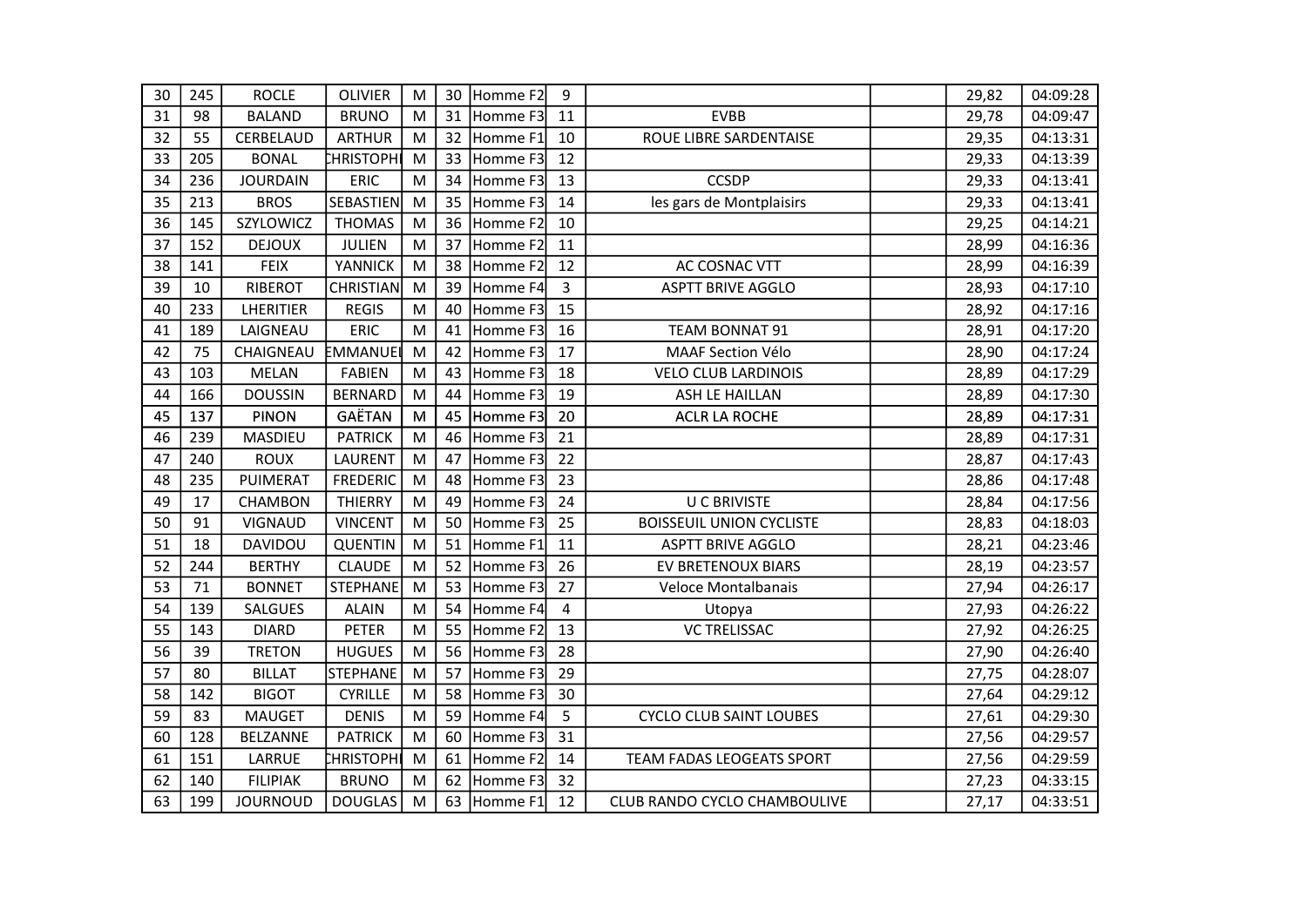| 64 | 161 | <b>HUSSON</b>   | <b>NICOLAS</b>   | M | 64             | Homme F2    | 15             | TEAM FADAS LEOGEATS SPORTS NATURE | 27,16 | 04:33:57 |
|----|-----|-----------------|------------------|---|----------------|-------------|----------------|-----------------------------------|-------|----------|
| 65 | 174 | <b>SURAULT</b>  | MMANUEL          | F | $\mathbf{1}$   | Femme F2    | $\mathbf{1}$   | <b>JSA ANGOULEME TRIATHLO?</b>    | 27,14 | 04:34:05 |
| 66 | 58  | <b>CLAMENS</b>  | <b>THIERRY</b>   | M | 65             | Homme F3    | 33             |                                   | 26,99 | 04:35:37 |
| 67 | 169 | <b>GOURNAY</b>  | RÉMY             | M | 66             | Homme F4    | 6              |                                   | 26,92 | 04:36:25 |
| 68 | 223 | LHERITIER       | <b>JEAN</b>      | M | 67             | Homme F4    | $\overline{7}$ |                                   | 26,91 | 04:36:30 |
| 69 | 84  | LE STER         | <b>PHILIPPE</b>  | M | 68             | Homme F3    | 34             | EC QUEVENOISE                     | 26,85 | 04:37:05 |
| 70 | 219 | <b>MABIRE</b>   | <b>MICHEL</b>    | M | 69             | Homme F4    | 8              | vc Pornichet                      | 26,67 | 04:38:55 |
| 71 | 160 | <b>HEBERT</b>   | <b>CÉCILE</b>    | F | $\overline{2}$ | Femme F3    | $\mathbf{1}$   |                                   | 26,66 | 04:39:05 |
| 72 | 78  | <b>MOREAU</b>   | PHILIPPE         | M | 70             | Homme F4    | 9              |                                   | 26,65 | 04:39:12 |
| 73 | 181 | <b>BALARD</b>   | <b>GILLES</b>    | M | 71             | Homme F4    | 10             | <b>CRC CHAMBOULIVE</b>            | 26,64 | 04:39:14 |
| 74 | 162 | <b>FRACOIS</b>  | <b>JACQUES</b>   | M | 72             | Homme F4    | 11             | <b>VELO CLUB LARDINOIS</b>        | 26,64 | 04:39:19 |
| 75 | 127 | <b>DIVRY</b>    | <b>PATRICK</b>   | M | 73             | Homme F4    | 12             | ROYAN OCEAN CLUB CYCLO            | 26,63 | 04:39:22 |
| 76 | 228 | <b>DIURY</b>    | <b>PATRICE</b>   | M | 74             | Homme F2    | 16             |                                   | 26,61 | 04:39:34 |
| 77 | 191 | <b>BONHOMME</b> | <b>THIERRY</b>   | M | 75             | Homme F3    | 35             | SPIRIDON PERIGORD POURPRE         | 26,50 | 04:40:43 |
| 78 | 186 | <b>DELMARES</b> | <b>DIDIER</b>    | M | 76             | Homme F3    | 36             |                                   | 26,50 | 04:40:45 |
| 79 | 111 | <b>GAUTHIER</b> | <b>ALAIN</b>     | M | 77             | Homme F3    | 37             | <b>FC VARETZ</b>                  | 26,43 | 04:41:27 |
| 80 | 53  | <b>BORDERIE</b> | <b>EAN LOUIS</b> | M | 78             | Homme F4    | 13             | V.C.COSNAC                        | 26,41 | 04:41:42 |
| 81 | 156 | <b>BARBIER</b>  | <b>DIDIER</b>    | M | 79             | Homme F4    | 14             | <b>BLOIS CYCLOSPORT</b>           | 26,36 | 04:42:14 |
| 82 | 158 | <b>MARTIN</b>   | <b>MICHEL</b>    | M | 80             | Homme F4    | 15             | <b>BLOIS CYCLOSPORT</b>           | 26,35 | 04:42:18 |
| 83 | 176 | GARRANDAUX      | <b>DIDIER</b>    | M | 81             | Homme F3    | 38             | <b>UC Arcachon</b>                | 26,26 | 04:43:19 |
| 84 | 35  | <b>MOUNIER</b>  | PIERRE           | M | 82             | Homme F4    | 16             | <b>Team Paul Poux</b>             | 26,24 | 04:43:31 |
| 85 | 31  | <b>BONHOMME</b> | <b>CHRISTOPH</b> | M | 83             | Homme F3    | 39             | <b>Team Paul Poux</b>             | 26,24 | 04:43:32 |
| 86 | 5   | <b>BOISSEAU</b> | MMANUELI         | F | $\overline{3}$ | Femme F2    | $\overline{2}$ | <b>Team Paul Poux</b>             | 26,23 | 04:43:39 |
| 87 | 37  | <b>BIZIERES</b> | <b>MICHEL</b>    | M | 84             | Homme F4    | 17             | US ST PIERRE DES CORPS            | 26,17 | 04:44:15 |
| 88 | 120 | <b>PRUNET</b>   | EAN-PIERR        | M | 85             | Homme F4    | 18             | <b>UCV 46</b>                     | 26,02 | 04:45:58 |
| 89 | 81  | <b>FAGES</b>    | <b>CHRISTIAN</b> | M | 86             | Homme F4    | 19             | <b>ASPTT GRAND TOULOUSE</b>       | 25,98 | 04:46:23 |
| 90 | 195 | <b>GILLION</b>  | PASCAL           | M | 87             | Homme F3    | 40             | <b>INDIVIDUEL FFC</b>             | 25,98 | 04:46:24 |
| 91 | 72  | JANNEAU         | <b>STEPHANE</b>  | M | 88             | Homme F3    | 41             | Tulle Cyclisme Compétition - T2C  | 25,94 | 04:46:50 |
| 92 | 57  | CARCAUZON       | <b>GUY</b>       | M | 89             | Homme F4    | 20             | <b>CCRIBERAC</b>                  | 25,91 | 04:47:06 |
| 93 | 133 | <b>BOONSTRA</b> | <b>ETIENNE</b>   | M | 90             | Homme F3    | 42             | A S LEGRAND LIMOGES SECT          | 25,84 | 04:47:54 |
| 94 | 168 | GOACOLOU        | LAURENT          | M | 91             | Homme F3    | 43             | <b>UC CONDAT</b>                  | 25,84 | 04:47:58 |
| 95 | 105 | <b>DUBOUILH</b> | EAN-MARIE        | M | 92             | Homme F4    | 21             | ROUE CADAUJACAISE                 | 25,83 | 04:48:00 |
| 96 | 16  | HOURUGOU        | THIERRY          | M | 93             | Homme F3    | 44             | <b>EC TRELISSAC</b>               | 25,75 | 04:48:55 |
| 97 | 206 | <b>DOUSSAUD</b> | <b>FRANÇOIS</b>  | M |                | 94 Homme F2 | 17             | <b>ESPRIT DDC</b>                 | 25,64 | 04:50:09 |